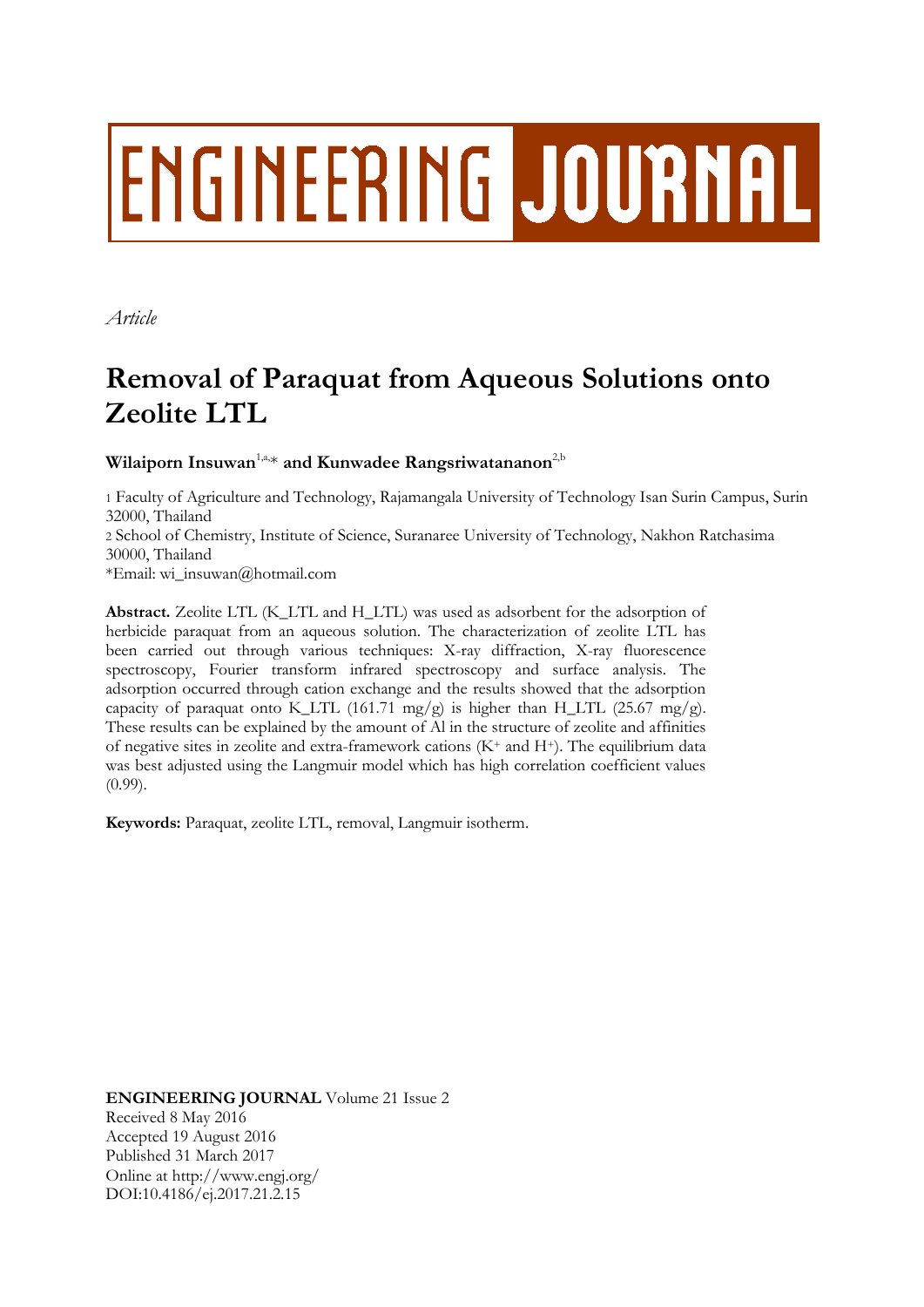#### **1. Introduction**

Paraquat (1,1'dimethyl- 4,4' dipyridinium dichloride (Fig. 1) is the most widely used herbicide in the world. Recently, paraquat concentrations of between 1.5-18.9 µg/L and 9.3-87.0 µg/L were found in the ground and surface water in Thailand, respectively [1]. Although at very low concentrations, these quantities can affect humans. Mojović et al. [2] reported that the maximum permissible paraquat concentration in drinking water and surface water is 0.1  $\mu$ g/L and 1-3  $\mu$ g/L, respectively. Paraquat has high solubility in water thus it can easily contaminate water. Moreover, contact with the skin or eyes has adverse effects on humans and animals. A convenient method of removal paraquat is adsorption because it is simple, efficient, and inexpensive. From a review of the literature it was found that siliceous compound [3], clay [4-5], bentonite [6], diatomaceous earth [7] and zeolite Y (NaY)[8] were reported as adsorbents for paraquat removal. Rongchapo et al. [9] reported that the exchange capacity of paraquat depends on the Si/Al ratio. They found that NaY (Si/Al ratio of 2.2) has a higher exchange capacity than NaBEA (Si/Al ratio of 14.2). Recently, Alumina-supported LTL have been fabricated using electrospinning technique used as an adsorbent for methylene blue (MB) removal where the maximum adsorption capacity is 30 mg/g [10]. This number is lower than pure zeolite LTL (72mg/g). They described that LTL zeolite embedded inside the fibers lead to limit space for dye adsorbed. Point of my view, if LTL zeolite can be removed MB that larger in size than PQ, LTL zeolite might have been also suitable for PQ removal. Zeolite LTL is hexagonal with unit cell dimensions equal to 18.4 Å and c equal to 7.5 Å, with space group  $P6/mmm$  and the chemical composition of zeolite LTL is  $K_9$ [(AlO<sub>2</sub>)<sub>9</sub>(SiO<sub>2</sub>)<sub>27</sub>] 22H<sub>2</sub>O [11]. Zeolite LTL is usually formed with the ratio Si/Al of between 3 and 6, it is can be synthesized to low-silica LTL phases with Si/Al equal to 1 [12]. Generally, zeolite frameworks are typically anionic, and charge compensating cations populate the pores to maintain electrical neutrality. These cations can participate in ion exchange with organic cations, water, and dye molecules. Several studies have been reported that zeolite LTL have been widely used in catalysis [13], sorption of dyes [14] and host materials [15]. In this study zeolites LTL (potassium form (K\_LTL) and proton form (H\_LTL)) were used as an alternative adsorbent for adsorption of paraquat in aqueous solution that only a few studies were reported.



Fig. 1. Structure of Paraquat (1,1'dimethyl- 4,4' dipyridinium dichloride).

#### **2. Experimental Section**

#### **2.1. Materials and Chemicals**

Zeolite LTL was air dried at 110 °C before use. This paper investigated the adsorption of zeolite LTL in potassium form (K\_LTL) and proton form (H\_LTL). Analytical grade paraquat (1,1'dimethyl- 4,4' dipyridinium dichloride, PQ) was purchased from Sigma-Aldrich and used as an adsorbate. Zeolite LTL (K\_LTL and H\_LTL) crystals were synthesized by a method modified from [14]. The aluminum hydroxide was dissolved in boiling potassium hydroxide until the solution became clear and was later added to the mixture of Ludox HS 40 colloidal silica and water. The resulting mixture was stirred for few minutes to obtain a homogeneous mixture gel. The starting gel was then transferred into a Teflon-lined autoclave for crystallization at 180 ˚C for 2 days without stirring. After crystallization, the Teflon-lined autoclave was cooled in cold water before opening. The product was washed with DI-water until the pH of liquid was close to 7-8. Finally, the crystalline solid was dried for overnight at 100 ˚C in an air oven. H\_LTL was prepared by transforming K\_LTL to NH4LTL by ion-exchanging K\_LTL with 1 M NH<sub>4</sub>NO<sub>3</sub> solution and subsequently calcining NH4LTL at 723 K for 4 h to decompose NH<sub>4</sub>+ ions to H+ and NH<sub>3</sub>.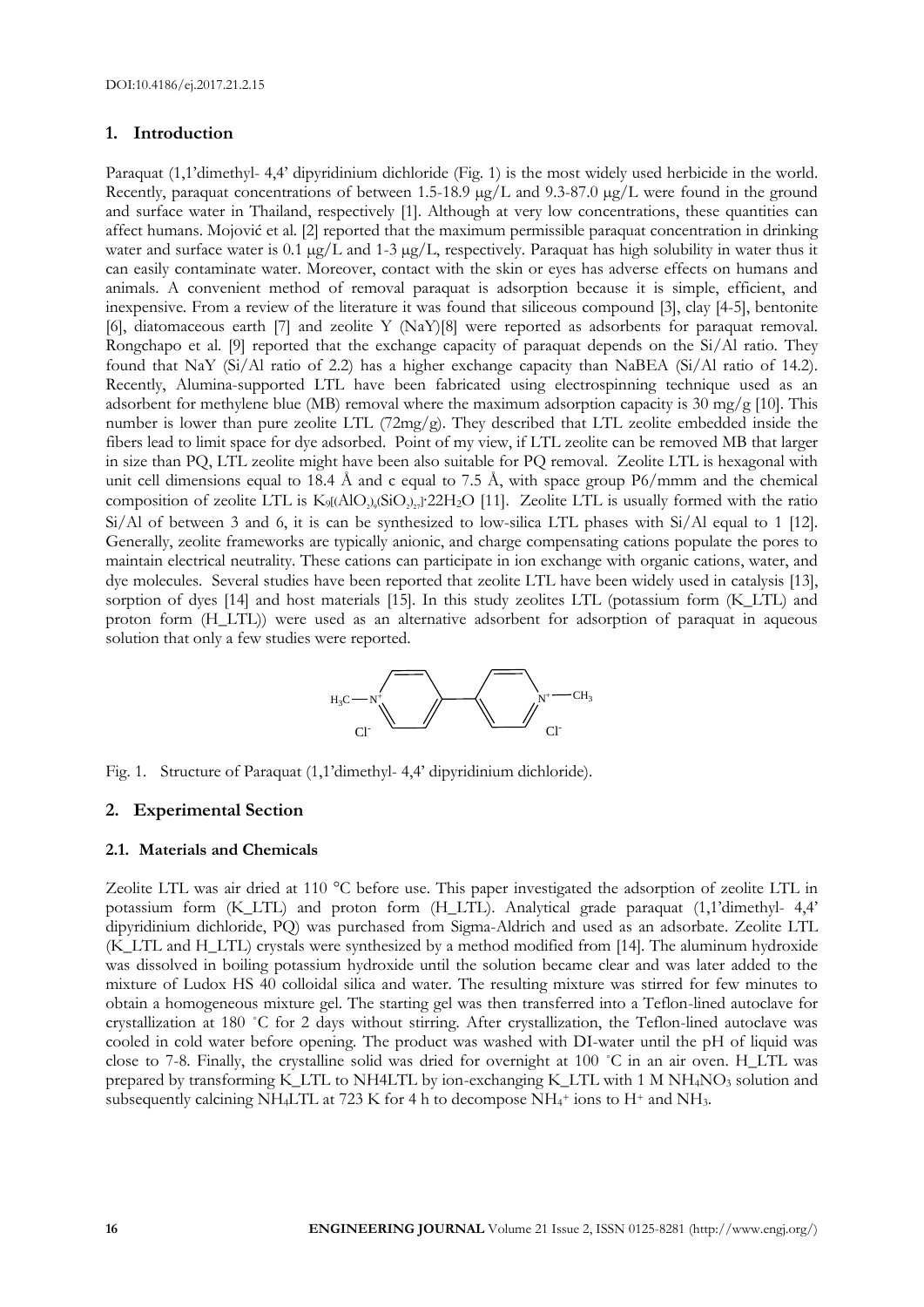#### **2.2. Characterization**

The synthesized zeolites were analyzed through various techniques: X-ray powder diffraction (XRD) was used with Model D5005, Bruker, CuKα radiations scanning from 3-50˚ at a rate of 0.05 ˚/s with current 35 mV and 35 mA. The experimental XRD patterns obtained from the products were compared with those reported in a collection of simulated XRD patterns [16]. The chemical compositions were analyzed by energy dispersive XRF (EDS Oxford Instrument ED 2000) with Rh X-ray tube as a target with a vacuum medium. The framework was also confirmed by FT-IR (Spectrum GX, Perkin-Elmer) with the KBr pellet technique in the range between 4000 and 400 cm-1 . Particle size distribution was determined by Laser Diffraction Particle Size Analyzer (DPSA )(Malvern Instruments, Mastersizer 2000) with the sample dispersed in distilled water and analyzed by a He-Ne laser. The specific surface area and micropore surface area were evaluated by nitrogen gas adsorption at 77 K using automated volumetric equipment (Autosorb 1-Quantachrome Instrument), USA. The determination of surface areas was calculated by the BET (Brunauer– Emmett–Teller) method. The t-plot method was carried out to measure the micropore surface area.

#### **2.3. Adsorption Isotherm Studies**

Aqueous solutions of paraquat (PQ) were prepared by dissolving PQ in distilled water with a concentration of 50-500 ppm and initial pH of 11.0. The adsorption of the PQ was performed by shaking 0.05 g of the zeolite LTL in 25 mL of the PQ aqueous solutions with varying concentrations at 30 °C for 24 h. A preliminary of the adsorption study showed that adsorption of the dyes was almost complete within 6–8 h. A 24 h period was then chosen for conducting the adsorption tests to ensure that equilibrium was attained. After the equilibration, the solid phases were separated from the liquid phases by centrifugation. The concentration of the PQ was determined spectrophotometrically by measuring absorbance at 237 nm for maximum absorption of PQ. The data obtained from the adsorption tests were used to calculate the adsorption capacity, qe  $(mg/g)$ , of the adsorbent by a mass balance relationship.

$$
q_e = \frac{(C_0 - C_e)V}{m} \tag{1}
$$

where  $q_e$  (mg/g) is the amount of PQ adsorbed at equilibrium. v (L) is the volume of the liquid phase, and m (g) is the mass of the solid phase.  $C_0$  (mg/L) and  $C_e$  (mg/L) are concentrations of PQ in solution at the initial stage and concentration of PQ in the liquid phase at equilibrium, respectively. Isotherm data were analyzed using Langmuir and Freundlich adsorption equations. The Langmuir equation is as follows [14]:

$$
\mathbf{q}_{\mathbf{e}} = \frac{\mathbf{q}_{\mathbf{m}} \mathbf{K}_{\mathbf{L}} \mathbf{C}_{\mathbf{e}}}{1 + \mathbf{K}_{\mathbf{L}} \mathbf{C}_{\mathbf{e}}}
$$
(2)

where  $K_L$  (g/mg) is the Langmuir constant of adsorption. The linear form of the Langmuir model is expressed as the following Eq. (3):

$$
\frac{\text{Ce}}{\text{q}_{\text{e}}} = \frac{1}{\text{q}_{\text{m}}} \text{Ce} + \frac{1}{\text{K}_{\text{L}} \text{q}_{\text{m}}} \tag{3}
$$

The Freundlich isotherm is introduced as an empirical model, where  $q_e$  represents the amount adsorbed per amount of adsorbent at the equilibrium  $(mg/g)$ , Ce represents the equilibrium concentration (mg/L), K<sup>F</sup> and n are Freundlich constants which correspond to adsorption capacity and adsorption intensity, respectively [7].

$$
q_e = K_F C_e^{\frac{1}{n}}
$$
 (4)

The linear form of the Freundlich model is expressed in the following Eq. (5):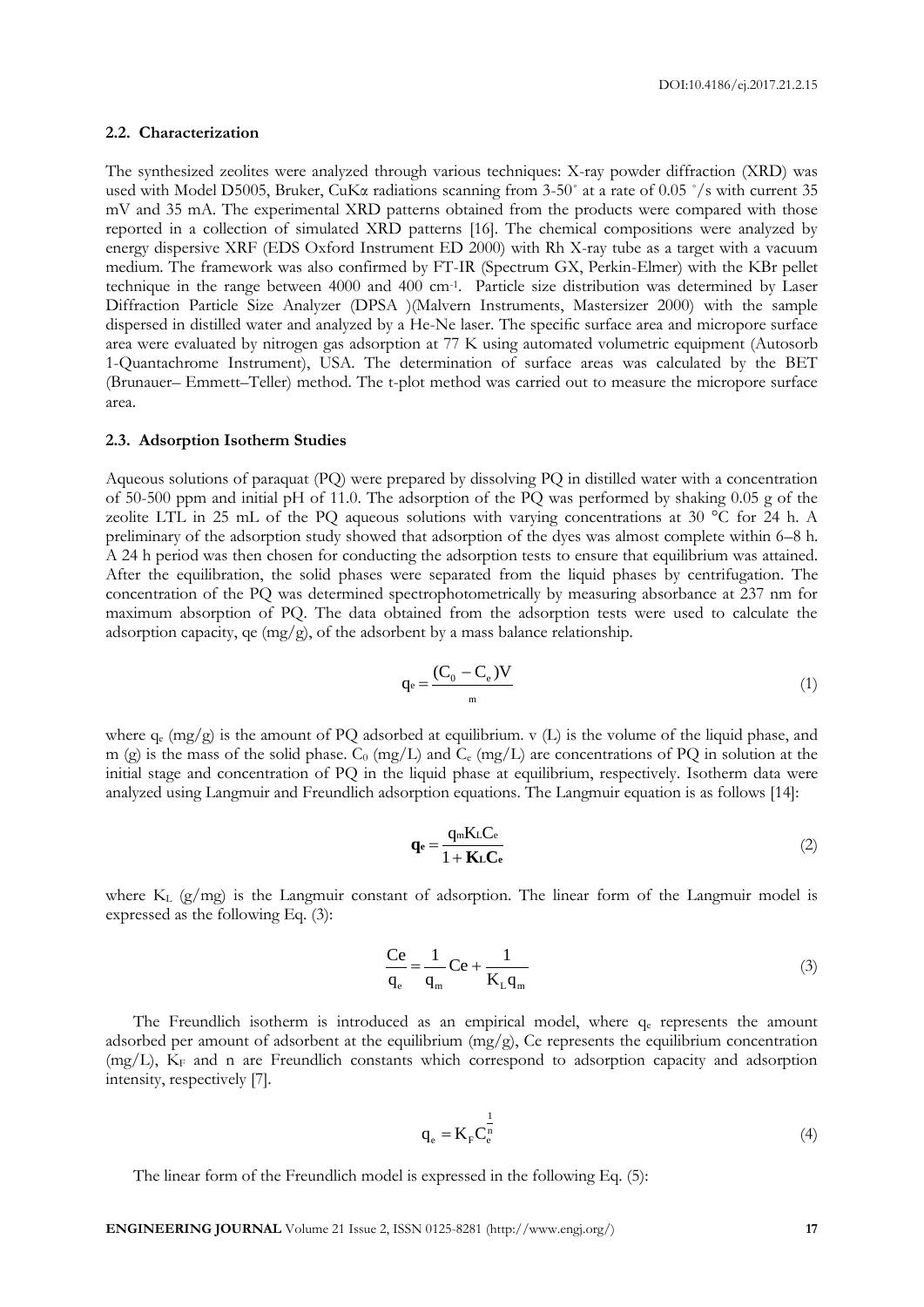$$
\log(\mathbf{q}_{e}) = \log \mathbf{K}_{F} + \frac{1}{n} \log \mathbf{C}_{e}
$$
\n(5)

#### **3. Results and Discussion**

#### **3.1. X-ray Diffraction (XRD)**

To characterize K\_LTL and H\_LTL, the XRD patterns were compared with those reported in the collection of simulated XRD patterns [16]. The XRD patterns of both forms of zeolite LTL show the characteristic reflection bands at 2ɵ are equal to 5.5, 19.4, 22.7, 28.0, 29.1 and 30.7, respectively. Figure 2 shown the intensity of H\_LTL is lower than that of K\_LTL. A possible explanation of this observation is that the heat treated sample in the calcination step led to the destruction of the crystalline framework.



Fig. 2. XRD patterns of K\_LTL and H\_LTL.

#### **3.2. FTIR Determination**

The FTIR spectra of PQ adsorb K\_LTL and H\_LTL crystals as shown in Fig. 3. Generally, the triplet band in the range 1099 - 1026 cm<sup>-1</sup> correspond to the report of [15] indicating that the internal vibrations of T-O-T ( $T = Si$ , Al) are tetrahedral. Sharp bands around 725 and 770 cm<sup>-1</sup> were the main characteristics of external or internal symmetric stretching and the band around 608 cm-1 showed the band characteristics of double-six-ring vibration. The bands at 482 cm-1 were assigned to the T-O bending mode [17]. The comparison of PQ adsorption on K\_LTL and H\_LTL and the enlargement of the 1200-1800 cm-1 region illustrate that many bands belonging to the intercalated PQ are well-resolved. However, in the case of PQ, adsorption of H\_LTL in the 1200-1800 cm-1 region could not be detected. These results demonstrate that the affinity of PQ for adsorption to the H\_LTL is weaker than that observed for K\_LTL. Another explanation may be that PQ cannot adsorb H\_LTL zeolite. A characteristic set of bands between 1200- 1800 cm-1 may be assigned to the C-C stretching mode and the C-H deformation mode in the pyridine ring as reported by [8]. The 1645 cm-1 band can be assigned to the stretching mode of the pyridine ring [19]. In addition, the stretching mode of C=N band of PQ adsorption on K\_LTL appeared at 1571 cm-1 . However, it can be seen that the intercalation of PQ causes three of its bands to shift, band 1506 cm-1 , 1444 cm-1 , and 1336 cm-1 . Similar reports in the literature have shown that PQ-host (zeolite LTL) interactions influence the conformation of the pyridine ring which causes a shift in the spectra [19].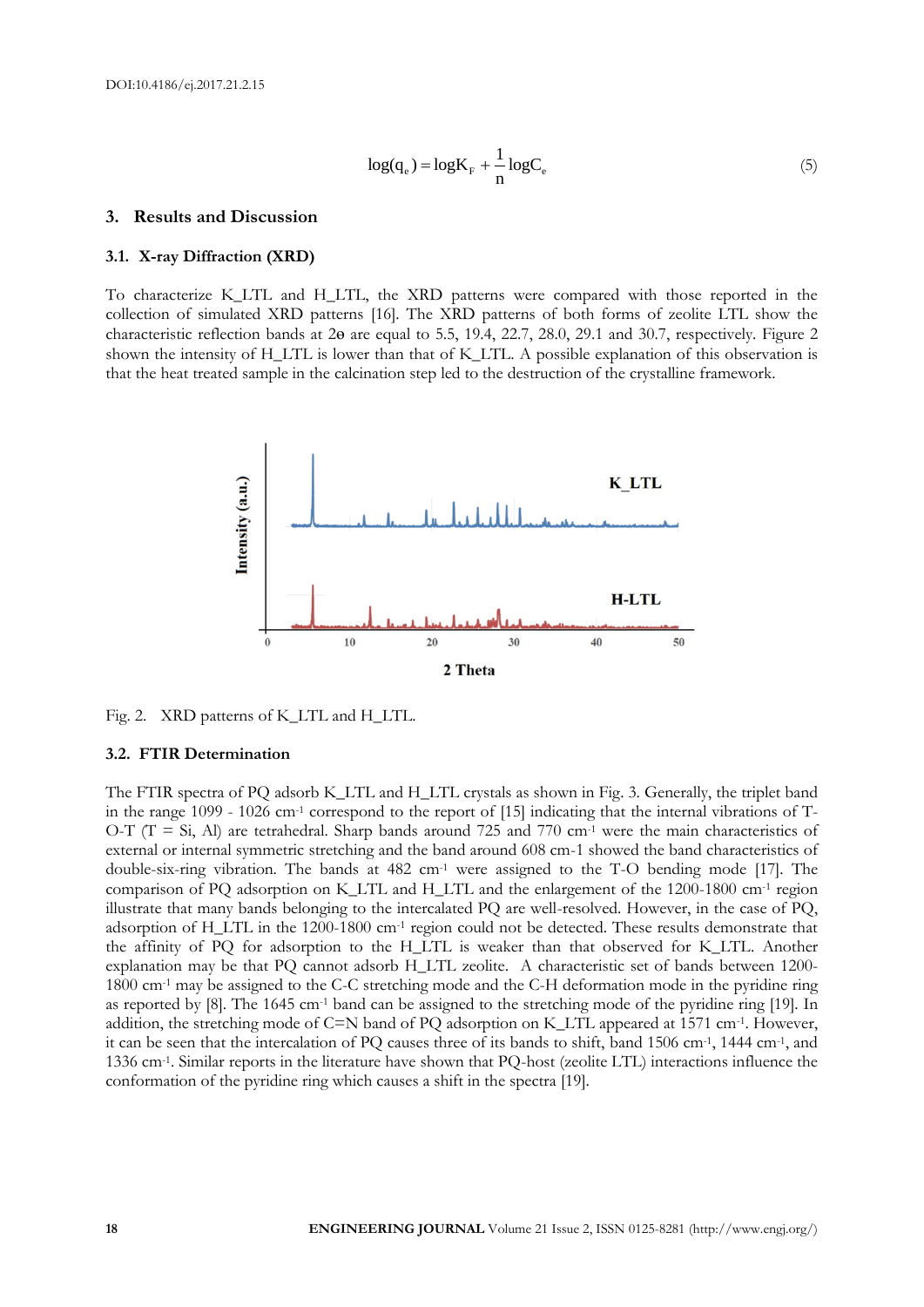

Fig. 3. (a) FTIR spectra of paraquat dichloride with an enlargement region of 1000-2000 cm<sup>-1</sup>; (b) paraquat adsorp on H\_LTL; and (c) paraquat adsorp on K\_LTL.

#### **3.3. Textural Properties of Zeolite LTL**

Information of the textural properties of zeolite LTL are summarized in Table 1. The surface area and micropore surface area of H\_LTL zeolite were increased when compared with K\_LTL zeolite. This result can be explained by the smaller size of the extra-framework cation of  $H^+$  ion compared to  $K^+$  ion, resulting in the enlargement of space for  $N_2$  adsorption [14]. Moreover, the higher the Si/Al ratio for H\_LTL, the smaller the amount of Al concentrations in the zeolite structure and consequently the smaller the amount of exchangeable cation present in the adsorbent. Brian Hennessy and co-worker [19] reported that Methyl Viologen (Paraquat dichloride) could be inserted into the self-synthesized potassium zeolite LTL more easily than into the commercial zeolite LTL. They described the higher surface area and the greater of micropore as providing more free space for Methyl Viologen occupy. However, in this work we focus on the extra-framework cation  $(K^+$  and  $H^+$  ion). Figure 4 shows the adsorption isotherm of PQ on zeolite LTL and the monolayer adsorption capacity was calculated from the langmuir equation (Fig. 5) that shows 166.71 mg/g and 25.67 mg/g in K\_LTL and H\_LTL, respectively (Table 2). In addition, adsorption data for the PQ on LTL was fitted to the linear form of Freundlich isotherm (Eq. (5)). The values of  $K_F$  was related to the degree of adsorption that the PQ adsorbed on K\_LTL having the greater than PQ adsorbed on H\_LTL. This mean that it has higher affinity between PQ and K\_LTL as compared to the H\_LTL. The trend for adsorption capacity is similar to the trend for Al content (Table 1), suggesting that the main factor in the adsorption depends on the Si/Al ratio. The higher the amount of Al concentrations, the higher the amount of  $K^+$  ions present in the adsorbent. Because the  $Si/Al$  ratio of K LTL is lower than that of H\_LTL, K\_LTL has a higher exchange capacity. Because of the transformation of K\_LTL to NH4LTL process, NH4LTL was calcined in high temperature, resulting in deammoniation and generation of Bronsted acidic bridging protons in the framework. In the meantime, aluminium is removed from the framework, silicon atoms can be migrated to fill these empty sites [20]. Furthermore, they have different ionic sizes and different affinities for the negative charge sites in zeolite. The potassium ion is bound in zeolite through the electrostatic attraction force while the hydrogen ion is usually bound though hydrogen bonding [21]. The hydrogen bonding becomes very strong as it binds to the negative charge site in the zeolite. Thus zeolite H\_LTL hardly exchanges with PQ more than that K\_LTL.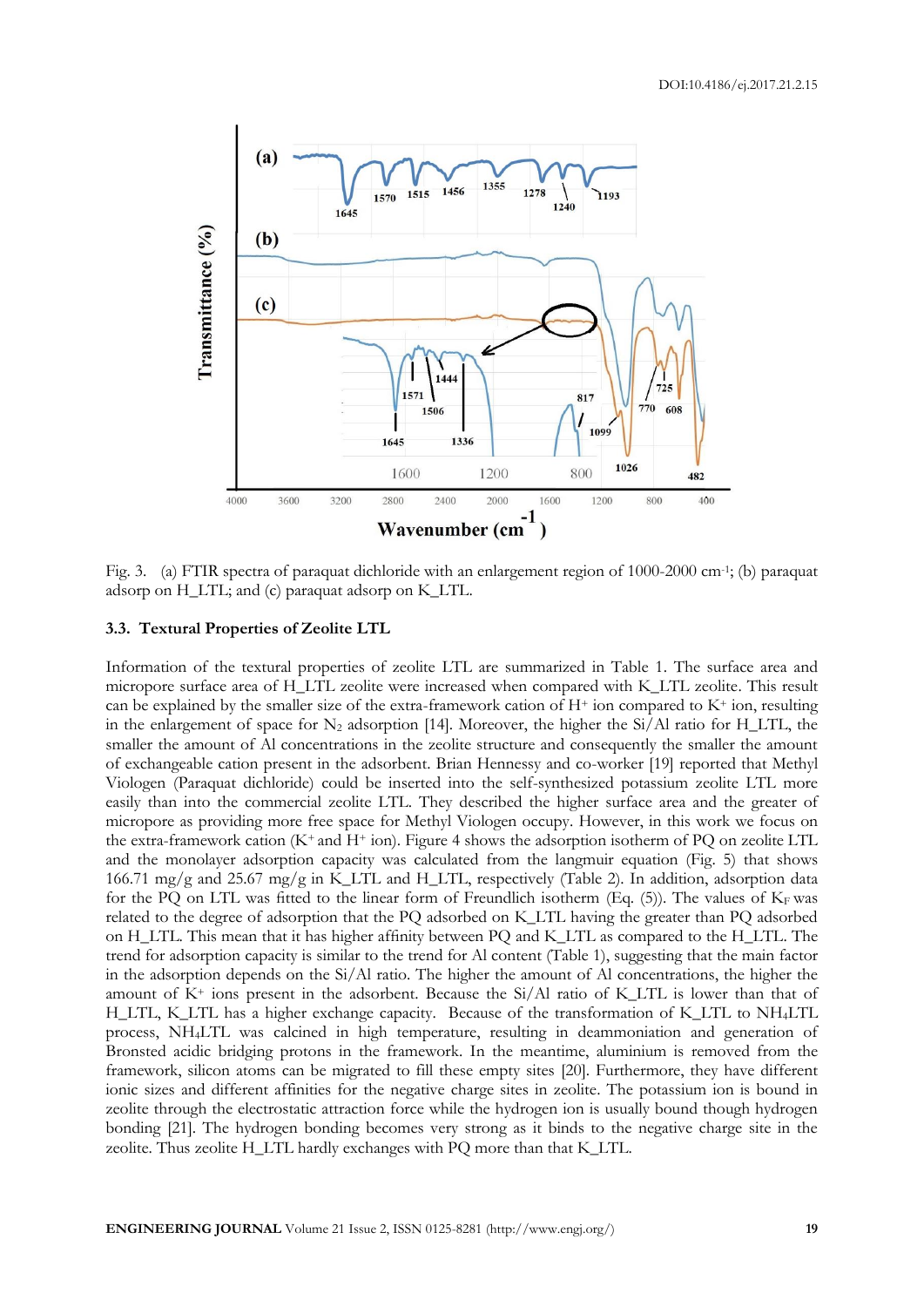| Zeolite LTL | Surface area<br>$(m^2/g)$                                                                    | Micropore surface<br>area $(m^2/g)$ | Particle size (µm)   | Si/Al ratio |
|-------------|----------------------------------------------------------------------------------------------|-------------------------------------|----------------------|-------------|
| K_LTL       | 320                                                                                          | 298                                 | 2.17                 | 3.14        |
| $H_LTT$     | 404                                                                                          | 369                                 | 5.10                 | 5.10        |
|             | 180<br>160<br>140<br>120<br>$\frac{\text{GeV}}{\text{g}} = \frac{100}{80}$<br>60<br>40<br>20 |                                     | $-K_LTL$<br>$-H_LTL$ |             |

 $Ce (mg/l)$ 

 $\overline{5}0$ 

Table 1. Textural properties of zeolite LTL.

Fig. 4. Adsorption isotherms of paraquat onto zeolite K\_LTL and H\_LTL.



Fig. 5. Linear plot of Langmuir isotherm of paraquat onto zeolite K\_LTL and H\_LTL.

| Table 2. Models isotherm constants for the paraquat adsorption onto zeolite LTL. |  |  |  |  |  |  |  |  |  |  |
|----------------------------------------------------------------------------------|--|--|--|--|--|--|--|--|--|--|
|----------------------------------------------------------------------------------|--|--|--|--|--|--|--|--|--|--|

|                    | Langmuir adsorption isotherm |               |                | Freundlich adsorption isotherm                     |      |                |
|--------------------|------------------------------|---------------|----------------|----------------------------------------------------|------|----------------|
| <b>Zeolite LTL</b> | $q_m (mg/g)$                 | $K_{L}(L/mg)$ | $\mathbf{R}^2$ | $\mathbf{K}_{\text{F}}$<br>$(mg^{1-1/n}/L^{1/n}g)$ |      | $\mathbf{R}^2$ |
| K LTL              | 166.71                       | 1.05          | 0.9992         | 2.76                                               | 0.63 | 0.9759         |
| H LTL              | 25.67                        | 1.26          | 0.9983         | '.86                                               | 0.98 | 0.9157         |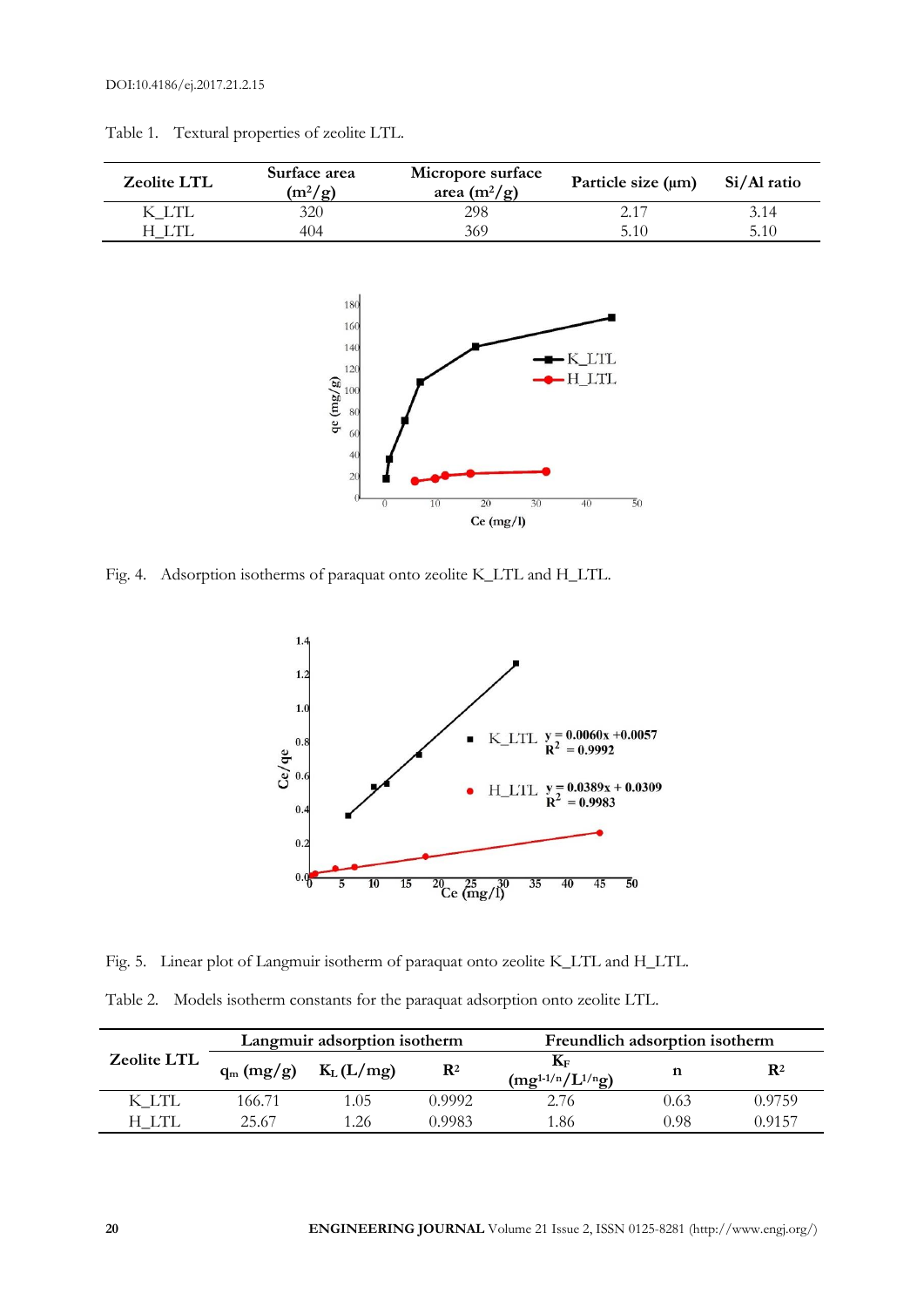Comparisons of adsorbent types and maximum capacity are shown in Table 3. As found in the review of the literature and as our results also reveal K\_LTL could be applied as adsorbent for the removal PQ as well.

| Adsorbent                                  | Maximium<br>adsorption<br>capacity (mg/g) | <b>References</b> |
|--------------------------------------------|-------------------------------------------|-------------------|
| Heat treated bentonite, calcined at 400 °C | 100                                       | $[5]$             |
| Heat treated bentonite, calcined at 600 °C | 28                                        | $\lceil 5 \rceil$ |
| Treated diatomaceous                       | 17.06                                     | [6]               |
| <b>RHS</b>                                 | 18.9                                      | [8]               |
| $MCM-41$                                   | 21.3                                      | [8]               |
| NaY                                        | 185.2                                     | [8]               |
| NaBEA                                      | 122.0                                     | [8]               |
| Kaolin                                     | 5.447                                     | $[22]$            |
| Phillipsite–faujasite tuff in Na form      | $4.67 - 7.02$                             | [23]              |
| K LTL                                      | 166.71                                    | this work         |
| <b>H_LTL</b>                               | 25.67                                     | this work         |

Table 3. Comparisons of maximum adsorption capacity on various adsorbents which obeyed the Langmuir equation.

We Consider that the change in Gibbs free energy (ΔG°) of the adsorption process is related to the equilibrium constant by the following Eq. (6) (Insuwan and Rangsriwatananon 2014) [14].

$$
\Delta G^{\circ} = -RT \ln K_{L} \tag{6}
$$

where R is the gas constant  $(8.314$  J/mol K), T is temperature (K), and K<sub>L</sub> is the adsorption constant in the Langmuir isotherm. From the data, the change in Gibbs free energy (ΔG°) of adsorption of PQ on K\_LTL and H\_LTL is -0.13 and -0.58 kJ/mol, respectively. The negative values of  $\Delta G^{\circ}$  imply that the reaction occurs in the direction where adsorption takes place and shows the spontaneous nature of the adsorption processes.

#### **4. Conclusion**

The present study was conducted to evaluate the possibility of using K-form and H-form of zeolite LTL for PQ removal from aqueous solutions. The results show that zeolite K\_LTL has a larger adsorption capacity than H\_LTL, owing to amount of Al in the structure of zeolite. In addition, the affinities of negative sites in zeolite and the extra-framework cation  $(K^+)$  and  $H^+$ ) should be considered. The analysis of the FTIR spectrum of the PQ-adsorbent confirmed that the sorption is controlled by a cation exchange. Furthermore, the Langmuir model appears to fit the data better than the Freundlich model for describing the adsorption behavior of PQ onto zeolite LTL. The above results suggest that the zeolite in potassium form (K\_LTL) could be used as an effective adsorbent for the removal of PQ from ground, surface water and soil water.

#### **Acknowledgments**

The researchers would like to acknowledge Rajamangala University of Technology Isan Surin Campus and Suranaree University of Technology for their financial support to enable this research work to be completed successfully.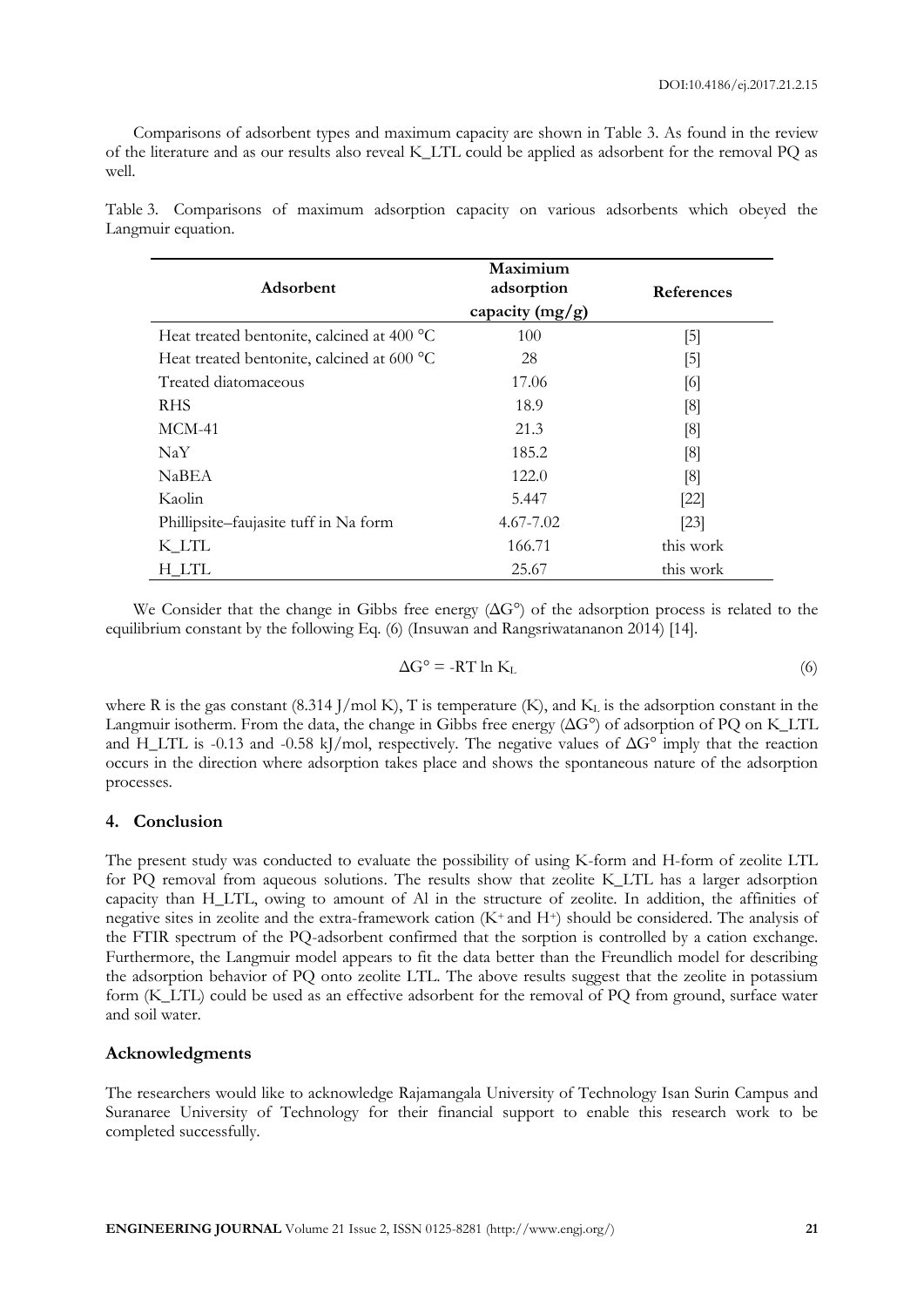#### **References**

- [1] M. S. F. Santos,G. Schaule, A. Alves, and L. M. Madeir, "Adsorption of paraquat herbicide on deposits from drinking water networks," *Chemical Engineering Journal*, vol. 229, pp. 324-333, 2013.
- [2] Z. Mojović, P. Banković, A. Milutinović-Nikolić, J. Dostanić, N. Jović-Jovicić, and D. Jovanović, "Al, Cu pillared clays as catalysts in environmental protection," *Chemical Engineering Journal*, vol. 154, pp. 149- 155, 2009.
- [3] M. Brigante and P. C. Schulz, "Adsorption of paraquat on mesoporous silica modification with titania: effects of pH, ionic strength and temperature," *Journal of Colloid and Interface Science*, vol. 363, pp. 355- 361, 2011.
- [4] D. C. Ricketts, "The microbial biodegradation of paraquat in soil," *Pesticide Science*, vol. 55, no. 5, pp. 596-614, 1999.
- [5] Y. Seki and K. Yurdakoç, "Paraquat adsorption onto clays and organoclays from aqueous solution,"*Journal of Colloid and Interface Science*, vol. 287, pp. 1-5, 2005.
- [6] D. Ait Sidhoum, M. M. Socías-Viciana, M. D. Ureña-Amate, A. Derdour, E. González-Pradas, and N. Debbagh-Boutarbouch, "Removal of paraquat from water by an Algerian bentonite," *Applied Clay Science*, vol. 83-84, pp. 441-448, 2013.
- [7] W. T. Tsai, K. J. Hsien, Y. M. Chang, and C. C. Lo, "Removal of herbicide paraquat from an aqueous solution by adsorption onto spent and treated diatomaceous earth," *Bioresource Technology*, vol. 96, pp. 657-663, 2005.
- [8] H. Nur, A. F. N. A. Manan, L. Wei, M. N. M. Muhid, and H. Hamdan, "Simultaneous adsorption of a mixture of paraquat and dye by NaY zeolite covered with alkylsilane," *Journal of Hazardous Materials*, vol. 117, pp. 35-40, 2005.
- [9] W. Rongchapo, O. Sophiphun, K. Rintramee, S. Prayoonpokarach, and J. Wittayakun, "Paraquat adsorption on porous materials synthesized from rice husk silica," *Water Science and Technology*, vol. 68, pp. 863-869, 2013.
- [10] G. P. Singaravel and R. Hashaikeh, "Fabrication of electrospun LTL zeolite fibers and their application for dye removal," *Journal of Materials* Science, vol. 51, pp. 1133-1141, 2016.
- [11] D. W. Breck, *Zeolite Molecular Sieves: Structure, Chemistry and Use*.New York: Wiley, 1974, pp. 113-156.
- [12] C. S. Carr and D. F. Shantz, "Synthesis of high aspect ratio low-silica zeolite L rods in oil/water/surfactant mixtures," *Chemistry of Materials*, vol. 17, pp. 6192-6197, 2005.
- [13] S. Trakarnroek, S. Jongpatiwut, T. Rirksomboon, S. Osuwan, and D.E. Resasco, "n-octane aromatization over Pt/KL of varying morphology and channel lengths," *Applied Catalysis A: General*, vol. 313, pp. 189-199, 2006.
- [14] W. Insuwan and K. Rangsriwatananon, "Evaluation of adsorption of cationic dyes on H-LTL and K-LTL zeolite," *Journal of Porous Materials*, vol. 21, no. 3, pp. 345-354, 2014.
- [15] V. Vohra, A. Devaux, L.-Q. Dieu, G. Scavia, M. Catellani, G. Calzaferri, and C. Botta, "Energy transfer in fluorescent nanofibers embedding dye loaded zeolites L crystals," *Advanced Materials*, vol. 21, pp. 1146-1150, 2009.
- [16] M. M. J. Treacy, J. B. Higgins, and R. Von Ballmons, *Collection of Simulated XRD Power Diffraction Pattern of Zeolites*. Elsevier, 2001, pp.218-221.
- [17] W. Insuwan and K. Rangsriwatananon, "Morphology-controlled synthesis of zeolite L and physicochemical properties,"*Engineering journal*, vol. 16, no. 3, pp. 1-12, 2012.
- [18] R. Haque and S. Lilley, "Infrared spectroscopic studies of charge transfer complexes of diquat and paraquat," *Journal of Agricultural and Food Chemistry*, vol. 20, pp. 57-58, 1972.